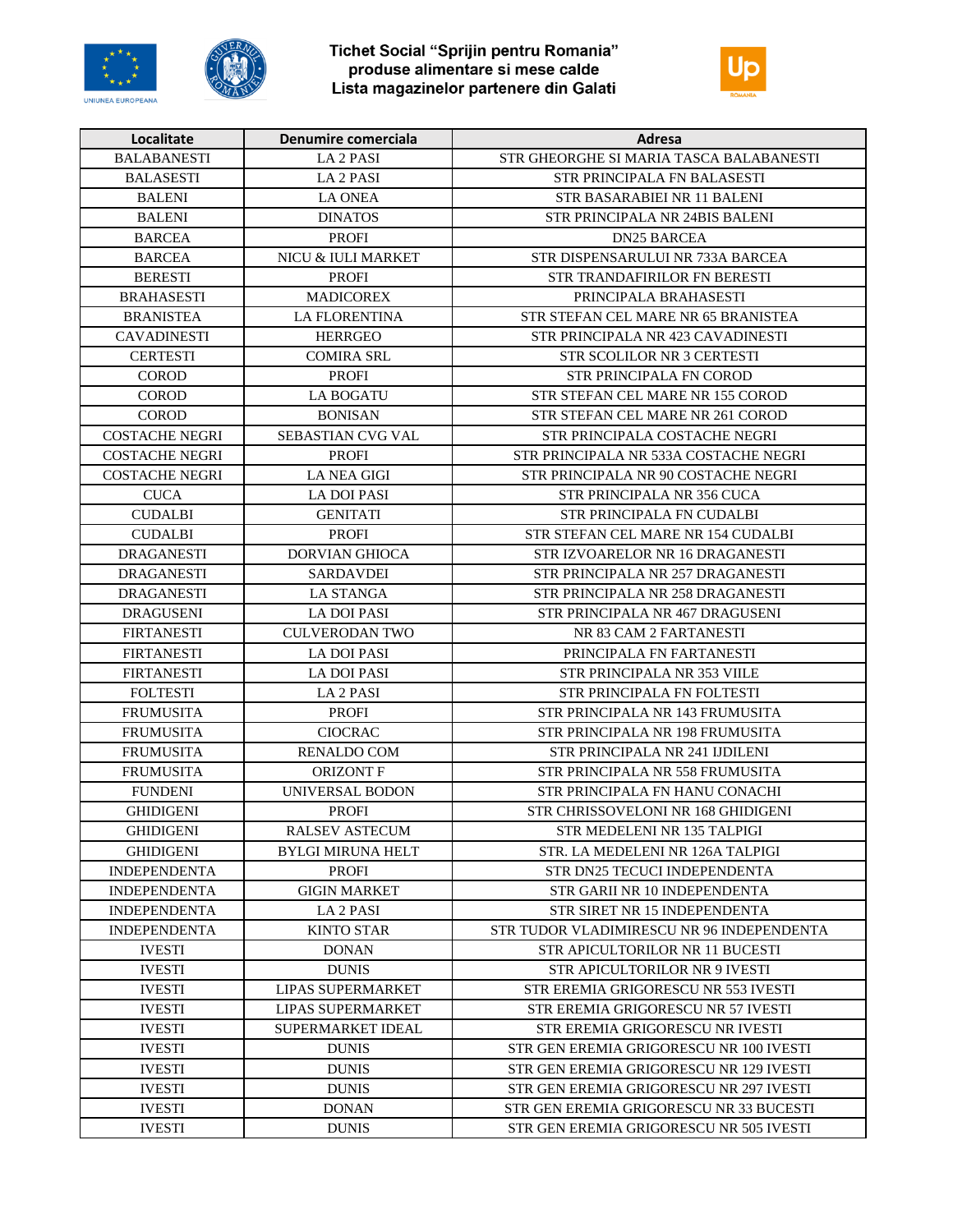





| Localitate               | Denumire comerciala                           | Adresa                                              |
|--------------------------|-----------------------------------------------|-----------------------------------------------------|
| <b>IVESTI</b>            | <b>DUNIS</b>                                  | STR GEN EREMIA GRIGORESCU NR 587 IVESTI             |
| <b>IVESTI</b>            | <b>LIPAS SUPERMARKET</b>                      | <b>STR PRINCIPALA FN BUCESTI</b>                    |
| <b>IVESTI</b>            | <b>DUNIS</b>                                  | STR STEFAN CEL MARE BUCESTI                         |
| <b>IVESTI</b>            | SUPERMARKET IDEAL                             | STR STEFAN PETICA NR 66 BUCESTI                     |
| <b>JORASTI</b>           | <b>ROBERTO MON 2009</b>                       | STR SORASTI NR 55 ZARNESTI                          |
| <b>LIESTI</b>            | <b>GHEORGHITA VALERICA</b>                    | COMPLEX COMERCIAL NR 458 PARTER AP 12 LIESTI        |
| <b>LIESTI</b>            | <b>DONAN</b>                                  | STR ANGHEL SALIGNY NR 102 LIESTI                    |
| <b>LIESTI</b>            | <b>BICLACOM CIANT</b>                         | STR ANGHEL SALIGNY NR 116 LIESTI                    |
| <b>LIESTI</b>            | CRISTIAN ADRIANA                              | STR ANGHEL SALIGNY NR 52 LIESTI                     |
| <b>LIESTI</b>            | <b>GOCIALI</b>                                | STR ANGHEL SALIGNY NR FN LIESTI                     |
| <b>LIESTI</b>            | <b>PROFI</b>                                  | STR PRINCIPALA NR 111 LIESTI                        |
| <b>LIESTI</b>            | FKYROM IMPEX                                  | STR PRINCIPALA NR 1669 LIESTI                       |
| <b>LIESTI</b>            | <b>GOCIALI</b>                                | STR PRINCIPALA NR 625 BL SAT SERBANESTI LIESTI      |
| <b>LIESTI</b>            | FKYROM IMPEX                                  | STR PRINCIPALA NR 669A LIESTI                       |
| <b>MASTACANI</b>         | <b>LA DOI PASI</b>                            | SAT CHIRAFTEI NR 92 CHIRAFTEI                       |
| <b>MATCA</b>             | <b>PROFI</b>                                  | STR PRINCIPALA NR 697 MATCA                         |
| <b>MATCA</b>             | <b>MAGAZIN MATCA</b>                          | STR. STEFAN CEL MARE, NR. 184 MATCA                 |
| MUNICIPIUL GALATI        | <b>VASCAR</b>                                 | ALEEA COMERTULUI MICRO 19 GALATI                    |
| MUNICIPIUL GALATI        | <b>ANA &amp; CORNEL</b>                       | ALEEA COMERTULUI NR 18 GALATI                       |
| <b>MUNICIPIUL GALATI</b> | <b>SELGROS CASH &amp; CARRY</b>               | <b>BD GALATI NR 1C GALATI</b>                       |
| MUNICIPIUL GALATI        | <b>DM DROGERIE</b>                            | <b>B-DUL BRAILEI NR 220 GALATI</b>                  |
| MUNICIPIUL GALATI        | <b>FAST FOOD PAUZA MICA</b><br><b>SELGROS</b> | <b>B-DUL GALATI NR 1C GALATI</b>                    |
| MUNICIPIUL GALATI        | <b>PROFI</b>                                  | B-DUL GEORGE COSBUC FN TIGLINA II GALATI            |
| MUNICIPIUL GALATI        | <b>KFC</b>                                    | B-DUL GEORGE COSBUC NR 251 GALATI SHOPPING GALATI   |
| MUNICIPIUL GALATI        | PHD                                           | B-DUL GEORGE COSBUC NR 251 GALATI SHOPPING GALATI   |
| MUNICIPIUL GALATI        | <b>PANIDEAL</b>                               | B-DUL GHEORGHE ASACHI NR 1 CARTIER MICRO GALATI     |
| MUNICIPIUL GALATI        | <b>SALTEMPO</b>                               | <b>B-DUL HENRI COANDA NR 5 GALATI</b>               |
| MUNICIPIUL GALATI        | <b>GOURMAND 1</b>                             | <b>BRAILEI 144 GALATI</b>                           |
| MUNICIPIUL GALATI        | PIZZA STATION                                 | <b>BRAILEI 144 GALATI</b>                           |
| MUNICIPIUL GALATI        | <b>BINDETZ</b>                                | CALEA PRUTULUI NR 65 GALATI                         |
| <b>MUNICIPIUL GALATI</b> | <b>DANCIU DISTRIBUTION SRL</b>                | <b>CALUGARENI 18 GALATI</b>                         |
| MUNICIPIUL GALATI        | <b>SALTEMPO</b>                               | COMPLEX COMERCIAL MICRO 19 GALATI                   |
| MUNICIPIUL GALATI        | <b>AGROMIXT</b>                               | COMPLEX M16 GALATI                                  |
| MUNICIPIUL GALATI        | VASCAR SA                                     | HENRI COANDA NR 5 COMPLEX GALGROS GALATI            |
| <b>MUNICIPIUL GALATI</b> | <b>LA HANTA</b>                               | MICRO 16 STR MACEDONA NR 2 GALATI                   |
| <b>MUNICIPIUL GALATI</b> | DANCIU DISTRIBUTION SRL                       | NAE LEONARD NR 34 GALATI                            |
| MUNICIPIUL GALATI        | <b>GOURMAND 2</b>                             | OTELARILOR 21 GALATI                                |
| <b>MUNICIPIUL GALATI</b> | SALTEMPO                                      | PIATA CENTRALA DEMISOL GALATI                       |
| MUNICIPIUL GALATI        | DRU AGRO                                      | PIATA CENTRALA GALATI                               |
| MUNICIPIUL GALATI        | <b>SALTEMPO</b>                               | PIATA TIGLINA GALATI                                |
| MUNICIPIUL GALATI        | PROFI                                         | STR 1 DEC 1918 NR 8 MICRO DISTRICT 14 BL S8B GALATI |
| <b>MUNICIPIUL GALATI</b> | O ZI BUNA                                     | STR 1 DECEMBRIE 1918 FN GALATI                      |
| <b>MUNICIPIUL GALATI</b> | <b>SALTEMPO</b>                               | STR 1 DECEMBRIE 1918 NR 143 BL S3A SC 3 GALATI      |
| MUNICIPIUL GALATI        | <b>BIOCARM NET</b>                            | STR 1 DECEMBRIE 1918 NR 2 BL S6B GALATI             |
| MUNICIPIUL GALATI        | <b>HOTWINGS</b>                               | STR 1 DECEMBRIE 1918 NR 2 GALATI                    |
| <b>MUNICIPIUL GALATI</b> | <b>ALIMENT FRESH</b>                          | STR 1 DECEMBRIE 1918 NR 33 GALATI                   |
| MUNICIPIUL GALATI        | <b>SALTEMPO</b>                               | STR 1 DECEMBRIE 1918 NR S6A GALATI                  |
| MUNICIPIUL GALATI        | MILEA MARIANA                                 | STR 8 MARTIE NR 26A GALATI                          |
| MUNICIPIUL GALATI        | LEINAND MAGAZIN MICRO 17                      | STR BARBOSI NR 49 GALATI                            |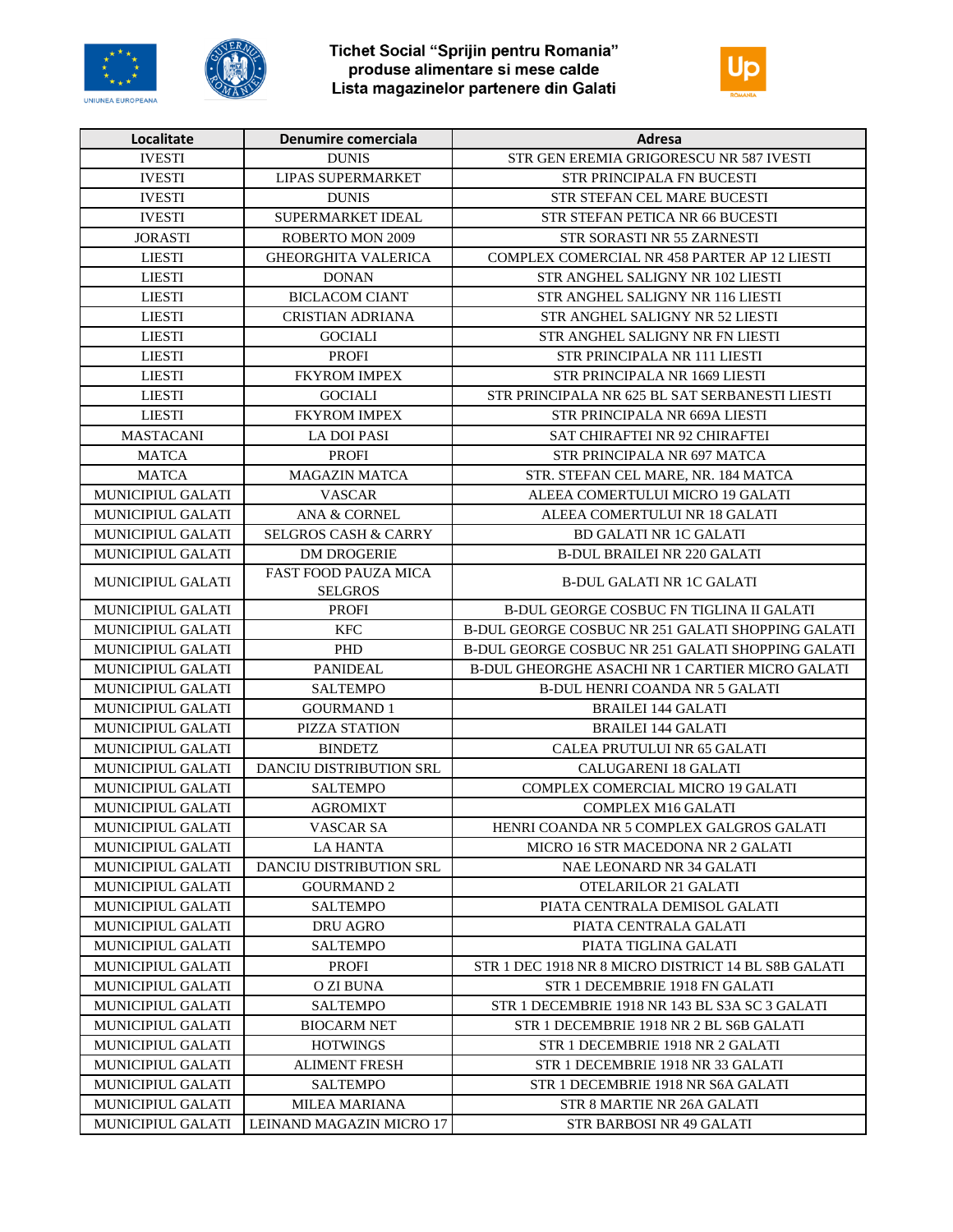





| Localitate               | <b>Denumire comerciala</b>                       | Adresa                                               |
|--------------------------|--------------------------------------------------|------------------------------------------------------|
| MUNICIPIUL GALATI        | PENNY MARKET                                     | <b>STR BARBOSI NR 9 GALATI</b>                       |
| MUNICIPIUL GALATI        | <b>FILSAM</b>                                    | STR BARBOSU ZONA MICRO GALATI                        |
| MUNICIPIUL GALATI        | <b>PROFI</b>                                     | STR BASARABIEI NR 55 BL A16 GALATI                   |
| MUNICIPIUL GALATI        | <b>DONA 72 GALATI 1</b>                          | STR BRAILEI CARTIER TIGLINA II NR 2 PARTER GALATI    |
| <b>MUNICIPIUL GALATI</b> | <b>SALTEMPO</b>                                  | STR BRAILEI NR 144 GALATI                            |
| MUNICIPIUL GALATI        | <b>RESTAURANT JONNY'S</b>                        | STR BRAILEI NR 157 GALATI                            |
| MUNICIPIUL GALATI        | <b>SALTEMPO</b>                                  | STR BRAILEI NR 197 BL A1 GALATI                      |
| <b>MUNICIPIUL GALATI</b> | DONA 345 GALATI 7                                | STR BRAILEI NR 198 MICRO 18 PARTER BL B4 SC 1 GALATI |
| MUNICIPIUL GALATI        | <b>OANIPROD MARKET</b>                           | STR BRAILEI NR 205 GALATI                            |
| MUNICIPIUL GALATI        | <b>PROFI</b>                                     | STR BRAILEI NR 206 GALATI                            |
| MUNICIPIUL GALATI        | <b>SALTEMPO</b>                                  | STR BRAILEI NR 21 BL R4 PARTER GALATI                |
| MUNICIPIUL GALATI        | DONA 263 GALATI 4                                | STR BRAILEI NR 242 GALATI                            |
| MUNICIPIUL GALATI        | <b>PROFI</b>                                     | STR BRANDUSEI NR 1-15 GALATI                         |
| MUNICIPIUL GALATI        | FILCON <sub>70</sub>                             | <b>STR CAISILOR NR 2 GALATI</b>                      |
| MUNICIPIUL GALATI        | <b>LA DOI PASI</b>                               | STR CALUGARENI FN GALATI                             |
| MUNICIPIUL GALATI        | RYW RIEMAN MAGAZIN MIXT                          | STR CALUGARENI NR 1 BL K1A SC 1 PARTERAP 2 GALATI    |
| MUNICIPIUL GALATI        | <b>MAGAZIN ALIMENTAR</b>                         | STR CALUGARENI NR 14 BL U A AP 23 GALATI             |
| MUNICIPIUL GALATI        | <b>PROFI</b>                                     | STR CONSTRUCTORILOR TIGLINA II GALATI                |
| <b>MUNICIPIUL GALATI</b> | <b>FILSAM</b>                                    | STR CRIZANTEMELOR FN GALATI                          |
| MUNICIPIUL GALATI        | PENNY MARKET                                     | STR CRIZANTEMELOR NR 8 GALATI                        |
| MUNICIPIUL GALATI        | PENNY MARKET                                     | STR DOMNEASCA NR 191B GALATI                         |
| <b>MUNICIPIUL GALATI</b> | <b>KARINA</b>                                    | STR DOMNEASCA NR 77 GALATI                           |
| MUNICIPIUL GALATI        | <b>LA TUNEL</b>                                  | STR DRUMUL VIILOR NR 14 PARTER GALATI                |
| MUNICIPIUL GALATI        | ANA & CORNEL                                     | STR ENACHITA VACARESCU NR 1 GALATI                   |
| MUNICIPIUL GALATI        | <b>SALTEMPO SRL</b>                              | STR ENACHITA VACARESCU NR 1 GALATI                   |
| MUNICIPIUL GALATI        | <b>DM DROGERIE</b>                               | STR GEORGE COSBUC NR 251 GALATI                      |
| <b>MUNICIPIUL GALATI</b> | <b>PROFI</b>                                     | STR GHEORGHE DOJA NR 3 BL 8A PARTER GALATI           |
| MUNICIPIUL GALATI        | <b>CRISTIM 2 PRODCOM</b>                         | STR HENRI COANDA NR 5 GALATI                         |
| MUNICIPIUL GALATI        | <b>PROFI</b>                                     | STR HENRI COANDA NR 8 MICRO 39C GALATI               |
| MUNICIPIUL GALATI        | <b>SUNFORLIVE</b>                                | STR IONEL FERNIC NR 18A GALATI                       |
| MUNICIPIUL GALATI        | PROCOM 94                                        | STR LIBERTATII NR 11 GALATI                          |
| MUNICIPIUL GALATI        | <b>GAMON DELURA</b>                              | STR MILCON NR 25 GALATI                              |
| <b>MUNICIPIUL GALATI</b> | <b>SALTEMPO</b>                                  | STR MILCOV BL F1-F2 GALATI                           |
| MUNICIPIUL GALATI        | <b>LUCAFRESH PROD</b><br><b>DISTRIBUTION SRL</b> | STR NAE LEONARD NR 19 GALATI                         |
| <b>MUNICIPIUL GALATI</b> | <b>JUNIAERO SRL</b>                              | STR NAE LEONARD NR 5 BL C3B GALATI                   |
| <b>MUNICIPIUL GALATI</b> | DONA 163 GALATI 3                                | STR NICOLAE BALCESCU NR 1 BIS GALATI                 |
| <b>MUNICIPIUL GALATI</b> | MATRIOSCA EM                                     | STR NICOLAE BALCESCU NR 17A GALATI                   |
| MUNICIPIUL GALATI        | ALT MOD ADVANCE                                  | STR NUCULUI NR 1 GALATI                              |
| <b>MUNICIPIUL GALATI</b> | <b>DADU</b>                                      | STR NUCULUI NR 1 PIATA 38 GALATI                     |
| MUNICIPIUL GALATI        | <b>SALTEMPO</b>                                  | STR NUCULUI NR 1A PIATA MICRO 39 GALATI              |
| <b>MUNICIPIUL GALATI</b> | <b>SALTEMPO</b>                                  | STR OLTULUI NR 7 BL U PARTER GALATI                  |
| <b>MUNICIPIUL GALATI</b> | <b>XXL</b>                                       | STR OTELARILOR NR 13 GALATI                          |
| MUNICIPIUL GALATI        | <b>OANIPROD MARKET</b>                           | STR OTELARILOR NR 17 GALATI                          |
| MUNICIPIUL GALATI        | <b>BUNELU FACTORY</b>                            | STR PIATA CENTRALA NR 63 PIATA CENTRALA C9.4 GALATI  |
| MUNICIPIUL GALATI        | <b>CAPRIS</b>                                    | STR PINULUI BL J2 ET P GALATI                        |
| <b>MUNICIPIUL GALATI</b> | TEST VEST MARKET                                 | STR PINULUI NR 21 GALATI                             |
| MUNICIPIUL GALATI        | <b>SALTEMPO</b>                                  | STR PODUL INALT NR 4 BL U6 GALATI                    |
| MUNICIPIUL GALATI        | RYW RIEMAN MAGAZIN MIXT                          | STR PODUL INALT NR 4 BL U6 PARTER SC 2 GALATI        |
| MUNICIPIUL GALATI        | <b>MARKET OLT 3</b>                              | STR PORTULUI BL OLT 3 GALATI                         |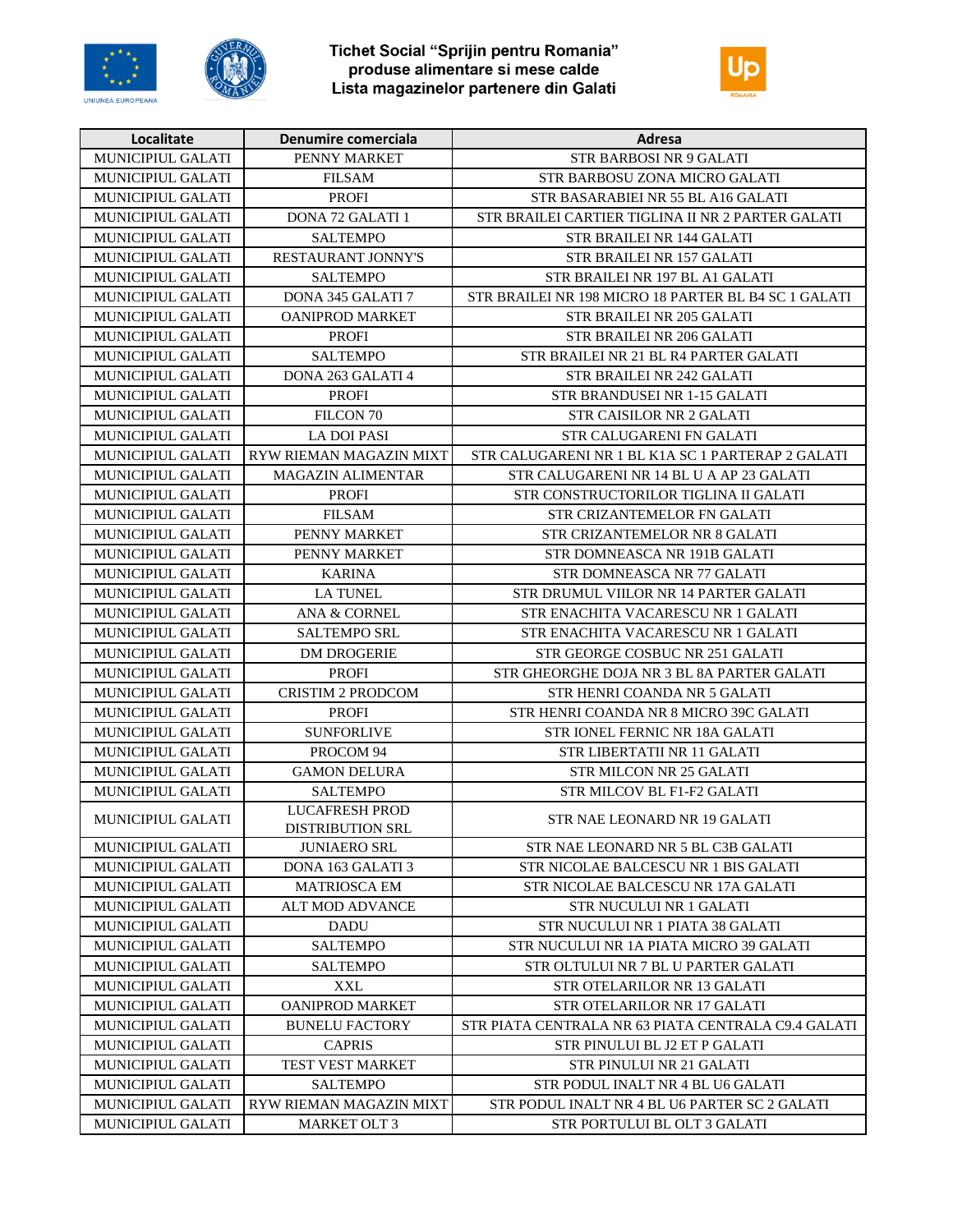





| Localitate               | Denumire comerciala                           | Adresa                                                  |
|--------------------------|-----------------------------------------------|---------------------------------------------------------|
| MUNICIPIUL GALATI        | <b>PROFI</b>                                  | STR PORTULUI NR 39 BL BRATES 1 SC 1-2 PARTER GALATI     |
| MUNICIPIUL GALATI        | <b>OCEANIA</b>                                | STR PORTULUI NR 891 GALATI                              |
| MUNICIPIUL GALATI        | <b>MARKET</b>                                 | STR PRINCIPALA NR 56 GALATI                             |
| MUNICIPIUL GALATI        | <b>OCEANIA</b>                                | STR REGIMENT 11 SIRET NR 1 TIGLINA I GALATI             |
| MUNICIPIUL GALATI        | PENNY MARKET                                  | STR REGIMENT 11 SIRET NR 46G GALATI                     |
| MUNICIPIUL GALATI        | <b>MAGAZIN LA DOI PASI</b>                    | STR RIZER NR 35D GALATI                                 |
| MUNICIPIUL GALATI        | <b>PROFI</b>                                  | STR ROSIORI FN ANCORA MAZEPA I GALATI                   |
| MUNICIPIUL GALATI        | <b>SALTEMPO</b>                               | STR SATURN NR 1 D GALATI                                |
| <b>MUNICIPIUL GALATI</b> | <b>LA DOI PASI</b>                            | STR SATURN NR 1 GALATI                                  |
| MUNICIPIUL GALATI        | <b>VASCAR SA</b>                              | SIR SATURN NR 1-3 COMPLEA COMERCIAL TIOLINA I<br>AL ATL |
| MUNICIPIUL GALATI        | <b>GUGOASE SNC</b>                            | <b>STR SATURN NR 1-5 GALATI</b>                         |
| MUNICIPIUL GALATI        | <b>PANIDEAL</b>                               | <b>STR SATURN NR 2 GALATI</b>                           |
| MUNICIPIUL GALATI        | PENES CURCANU                                 | <b>STR SATURN NR 2 GALATI</b>                           |
| MUNICIPIUL GALATI        | <b>HOTWINGS</b>                               | STR SF SPIRIDON NR 42 GALATI                            |
| MUNICIPIUL GALATI        | <b>SALTEMPO</b>                               | STR SIDELURGISTILOR NR 22 BL SD 4A SC 1 GALATI          |
| MUNICIPIUL GALATI        | TOP FAST-FOOD                                 | STR SIDELURGISTILOR NR 35 GALATI                        |
| <b>MUNICIPIUL GALATI</b> | <b>GOOD ALIMENT</b>                           | STR SIDELURGISTILOR NR 38 GALATI                        |
| MUNICIPIUL GALATI        | <b>DRU AGRO</b>                               | <b>STR SIDERURGISTILOR GALATI</b>                       |
| <b>MUNICIPIUL GALATI</b> | LEINAND MAGAZIN BEST<br>ALIMENT               | STR SIDERURGISTILOR NR 19 GALATI                        |
| <b>MUNICIPIUL GALATI</b> | DONA 325 GALATI 6                             | STR SIDERURGISTILOR NR 24 BL SD6C AP 2 GALATI           |
| MUNICIPIUL GALATI        | <b>SALTEMPO</b>                               | STR SIDERURGISTILOR NR 30 BL SD4A GALATI                |
| MUNICIPIUL GALATI        | <b>SUNFORLIVE</b>                             | STR SIDERURGISTILOR NR 35 BL SD3B GALATI                |
| MUNICIPIUL GALATI        | <b>DONA 112 GALATI 2</b>                      | STR SIDERURGISTILOR NR 38 GALATI                        |
| MUNICIPIUL GALATI        | <b>PROFI</b>                                  | STR SIDERURGISTILOR NR42 BL M4A MICRO14 GALATI          |
| MUNICIPIUL GALATI        | <b>LUCA FRESH PROD</b><br><b>DISTRIBUTION</b> | <b>STR SLANIC NR 1 GALATI</b>                           |
| MUNICIPIUL GALATI        | <b>MARCO FISH</b>                             | STR SRUNGARILOR NR 4 H PIATA MICRO 19 GALATI            |
| MUNICIPIUL GALATI        | <b>MCDONALD S</b>                             | STR STADIONULUI NR 1 GALATI                             |
| MUNICIPIUL GALATI        | <b>TINCOMET ALIM</b>                          | STR STIINTEI NR 18A GALATI                              |
| MUNICIPIUL GALATI        | <b>MAGAZIN ALEX</b>                           | STR STRUNGARILOR NR 4G GALATI                           |
| MUNICIPIUL GALATI        | <b>PANIDEAL</b>                               | STR STRUNGARILOR NR 8 CARTIER MICRO GALATI              |
| MUNICIPIUL GALATI        | <b>MIVMAREM</b>                               | <b>STR TECUCI GALATI</b>                                |
| <b>MUNICIPIUL GALATI</b> | <b>LA 2 PASI</b>                              | STR TECUCI NR 159 GALATI                                |
| MUNICIPIUL GALATI        | <b>PROFI</b>                                  | STR TECUCI NR 4 BL V4 PARTER PIATA CENTRALA GALATI      |
| MUNICIPIUL GALATI        | <b>GUGOASE SNC</b>                            | STR TECUCI NR 53 GALATI                                 |
| <b>MUNICIPIUL GALATI</b> | VASCAR                                        | STR TECUCI NR 53 PIATA CENTRALA GALATI                  |
| <b>MUNICIPIUL GALATI</b> | <b>KARINA</b>                                 | STR TRAIAN NR 164 BL A12 GALATI                         |
| <b>MUNICIPIUL GALATI</b> | TEHNIK BOB MOBIL SRL                          | STR TRAIAN NR 63 GALATI                                 |
| <b>MUNICIPIUL GALATI</b> | <b>MAGAZIN ALEX</b>                           | STR TRAIAN NR 63 P-TA CENTRALA 1DEC1918 GALATI          |
| <b>MUNICIPIUL GALATI</b> | DONA 324 GALATI 5                             | STR TRAIAN VUIA NR 8A GALATI                            |
| <b>MUNICIPIUL GALATI</b> | <b>PROFI</b>                                  | STR TUDOR VLADIMIRESCU FN GALATI                        |
| <b>MUNICIPIUL GALATI</b> | MARCANT                                       | STR ZIDARILOR SCOALA 22 GALATI                          |
| MUNICIPIUL GALATI        | LA DOI PASI                                   | STR. COMBINATULUI NR 1 BL C2 SC 4 ET 1AP 51 GALATI      |
| <b>MUNICIPIUL GALATI</b> | <b>MAGAZIN GALATI</b>                         | <b>TRAIAN 63 GALATI</b>                                 |
| <b>MUNICIPIUL TECUCI</b> | ALL & SPORTS                                  | B-DUL STEFAN CEL MARE NR 202 TECUCI                     |
| MUNICIPIUL TECUCI        | <b>KLIGOR</b>                                 | <b>B-DUL VICTORIEI NR 20 TECUCI</b>                     |
| MUNICIPIUL TECUCI        | <b>PROMID</b>                                 | EXTRAVILAN T.43 P 145/2 TECUCI                          |
| <b>MUNICIPIUL TECUCI</b> | <b>KOSAROM</b>                                | K26 - STR 13 SEPTEMBRIE NR 9 TECUCI                     |
| MUNICIPIUL TECUCI        | PENNY MARKET                                  | STR 1 DECEMBRIE 1918 NR 109B TECUCI                     |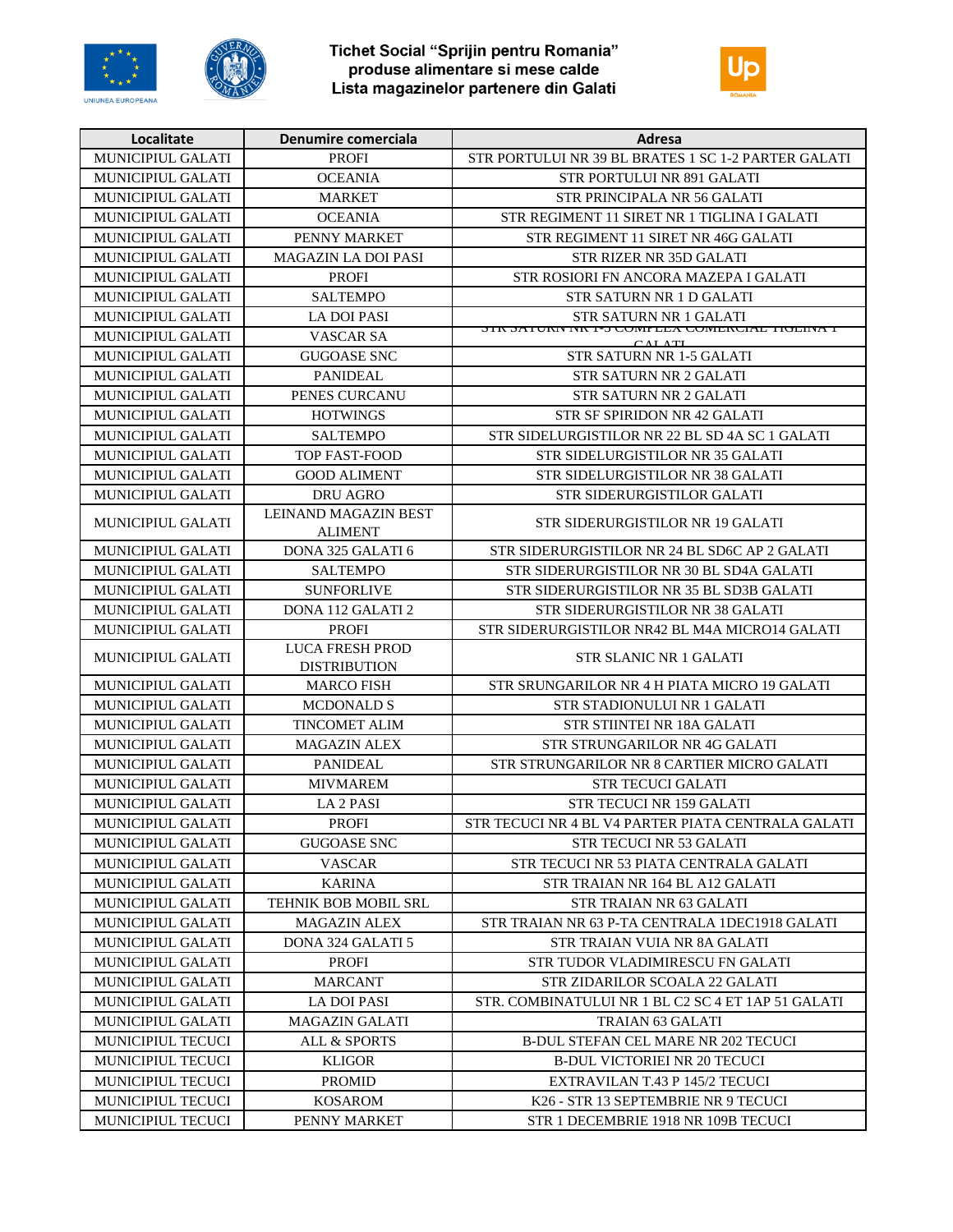





| Localitate               | Denumire comerciala            | Adresa                                                                      |
|--------------------------|--------------------------------|-----------------------------------------------------------------------------|
| MUNICIPIUL TECUCI        | <b>AGRESSIVE</b>               | STR 1 DECEMBRIE 1918 NR 135 BL T4A PARTER TECUCI                            |
| MUNICIPIUL TECUCI        | <b>AGRESSIVE</b>               | STR 1 DECEMBRIE 1918 NR 89A BL AG3 PARTER TECUCI                            |
| MUNICIPIUL TECUCI        | <b>KLIGOR</b>                  | STR 1 DECEMBRIE 1918 NR 96F BL A TURN TECUCI                                |
| <b>MUNICIPIUL TECUCI</b> | <b>DONA 258 TECUCI</b>         | STR 13 SEPTEMBRIE NR 1B TECUCI                                              |
| MUNICIPIUL TECUCI        | <b>PROFI</b>                   | STR GHEORGHE PATRASCU NR 19 TECUCI                                          |
| MUNICIPIUL TECUCI        | <b>KLIGOR</b>                  | STR GHEORGHE PETRASCU NR 19 TECUCI                                          |
| MUNICIPIUL TECUCI        | PENNY MARKET                   | STR GHEORGHE PETRASCU NR 20 TECUCI                                          |
| <b>MUNICIPIUL TECUCI</b> | <b>PROMID</b>                  | <b>STR GLORIEI NR 3 TECUCI</b>                                              |
| MUNICIPIUL TECUCI        | ANA & CORNEL                   | STR GLORIEI NR 3B TECUCI                                                    |
| MUNICIPIUL TECUCI        | <b>GLOBAL REAL MARKET 2016</b> | STR LIBERTATII NR 13 TECUCI                                                 |
| <b>MUNICIPIUL TECUCI</b> | <b>KLIGOR</b>                  | STR STEFAN CEL MARE NR 202 TECUCI                                           |
| MUNICIPIUL TECUCI        | <b>VASCAR</b>                  | STR TRAIAN NR 24A TECUCI                                                    |
| MUNICIPIUL TECUCI        | <b>PROFI</b>                   | STR. 1 DECEMBRIE 1918, NR.121, BL. B2, PARTER 3, PARTER 4,<br><b>TECUCI</b> |
| <b>MUNTENI</b>           | <b>LA DOI PASI</b>             | STR D-NA DAFINA DABIJA NR 2 TIGANESTI                                       |
| <b>MUNTENI</b>           | <b>PROFI</b>                   | STR PRINCIPALA FN MUNTENI                                                   |
| <b>MUNTENI</b>           | FOT PINADRIMAT                 | STR STEFAN CEL MARE NR 35B MUNTENI                                          |
| <b>NAMOLOASA</b>         | <b>LA VASILE</b>               | STR PRINCIPALA NAMOLOASA                                                    |
| <b>NAMOLOASA</b>         | AURICA LUCIAN VALENTIN         | STR PRINCIPALA NR 103 NAMOLOASA                                             |
| <b>NICORESTI</b>         | <b>MAGAZIN NEPLA</b>           | PRINCIPALA NR 185A NICORESTI                                                |
| <b>PECHEA</b>            | <b>RAVIRIO</b>                 | SOS GALATI NR 161 PECHEA                                                    |
| <b>PECHEA</b>            | <b>RAVIRIO SRL</b>             | STR GALATI NR 172 PECHEA                                                    |
| <b>PECHEA</b>            | <b>MARCOBOG CONSTRUCT</b>      | STR STEJARULUI NR 49 PECHEA                                                 |
| <b>PECHEA</b>            | <b>PROFI</b>                   | <b>STR SUHURLUI NR 2 PECHEA</b>                                             |
| <b>PECHEA</b>            | <b>DARIGAB</b>                 | STR SUHURLUI, NR 32 PECHEA                                                  |
| <b>PISCU</b>             | <b>LA DOI PASI</b>             | STR GEORGE COSBUC NR 38 PISCU                                               |
| <b>PISCU</b>             | <b>LA IONELIA</b>              | STR STEFAN CEL MARE NR 124 PISCU                                            |
| <b>PISCU</b>             | <b>PROFI</b>                   | STR. NICU VLAD NR.1 PISCU                                                   |
| <b>POIANA</b>            | <b>RIVALDO</b>                 | PRINCIPALA NR 568 POIANA                                                    |
| <b>PRIPONESTI</b>        | <b>LIPAS SUPERMARKET</b>       | STR PRINCIPALA NR 3 LIESTI (PRIPONESTI)                                     |
| <b>RADESTI</b>           | <b>REGIO</b>                   | <b>STR PRINCIPALA RADESTI</b>                                               |
| <b>SCHELA</b>            | <b>MADALAUR</b>                | <b>STR PRINCIPALA FN SCHELA</b>                                             |
| <b>SCHELA</b>            | <b>MILEA MARIANA</b>           | <b>STR PRINCIPALA FN SCHELA</b>                                             |
| <b>SCHELA</b>            | MILEA MARIANA CHIOSC           | STR PRINCIPALA FN SCHELA                                                    |
| <b>SCHELA</b>            | RODIVOR 24                     | STR PRINCIPALA NR 418 BIS SCHELA                                            |
| <b>SCHELA</b>            | MILEA MARIANA                  | STR PRINCIPALA NR 852BIS SCHELA                                             |
| <b>SCHELA</b>            | <b>MADALAUR</b>                | STR PRINCIPALA NR 856 BIS SCHELA                                            |
| <b>SCHELA</b>            | <b>PATIRAZVI STORE</b>         | STR PRINCIPALA NR 86 SCHELA                                                 |
| <b>SCINTEIESTI</b>       | <b>BUTKORINT</b>               | STR UNIRII 74 NR 74 FANTANELE                                               |
| <b>SENDRENI</b>          | LEOGEOMAR                      | STR PRINCIPALA NR 234 SENDRENI                                              |
| <b>SENDRENI</b>          | <b>LEOGEOMAR</b>               | STR PRINCIPALA NR 534 SENDRENI                                              |
| <b>SENDRENI</b>          | <b>PROFI</b>                   | STR PRINCIPALA NR 72 SENDRENI                                               |
| <b>SLOBOZIA CONACHI</b>  | <b>PROFI</b>                   | STR GALATI NR 96 SLOBOZIA CONACHI                                           |
| <b>SMIRDAN</b>           | <b>PROFI</b>                   | STR CONSTANTIN BRANCOVEANU NR 2 SMARDAN                                     |
| <b>SMIRDAN</b>           | <b>MUNTERONA</b>               | STR PRINCIPALA NR 2A SMARDAN                                                |
| <b>SMIRDAN</b>           | TOTOMAR AMA MARKET             | STR PRINCIPALA NR 77 MIHAIL KOGALNICEANU                                    |
| <b>SMULTI</b>            | LA 2 PASI                      | STR PRINCIPALA FN SMULTI                                                    |
| <b>SUCEVENI</b>          | <b>LA DOI PASI</b>             | STR PRINCIPALA NR 1 SUCEVENI                                                |
| <b>SUHURLUI</b>          | LA 2 PASI                      | STR PRINCIPALA FN SUHURLUI                                                  |
| <b>SUHURLUI</b>          | TUDORANDA GHIMARKET            | STR PRINCIPALA FN SUHURLUI                                                  |